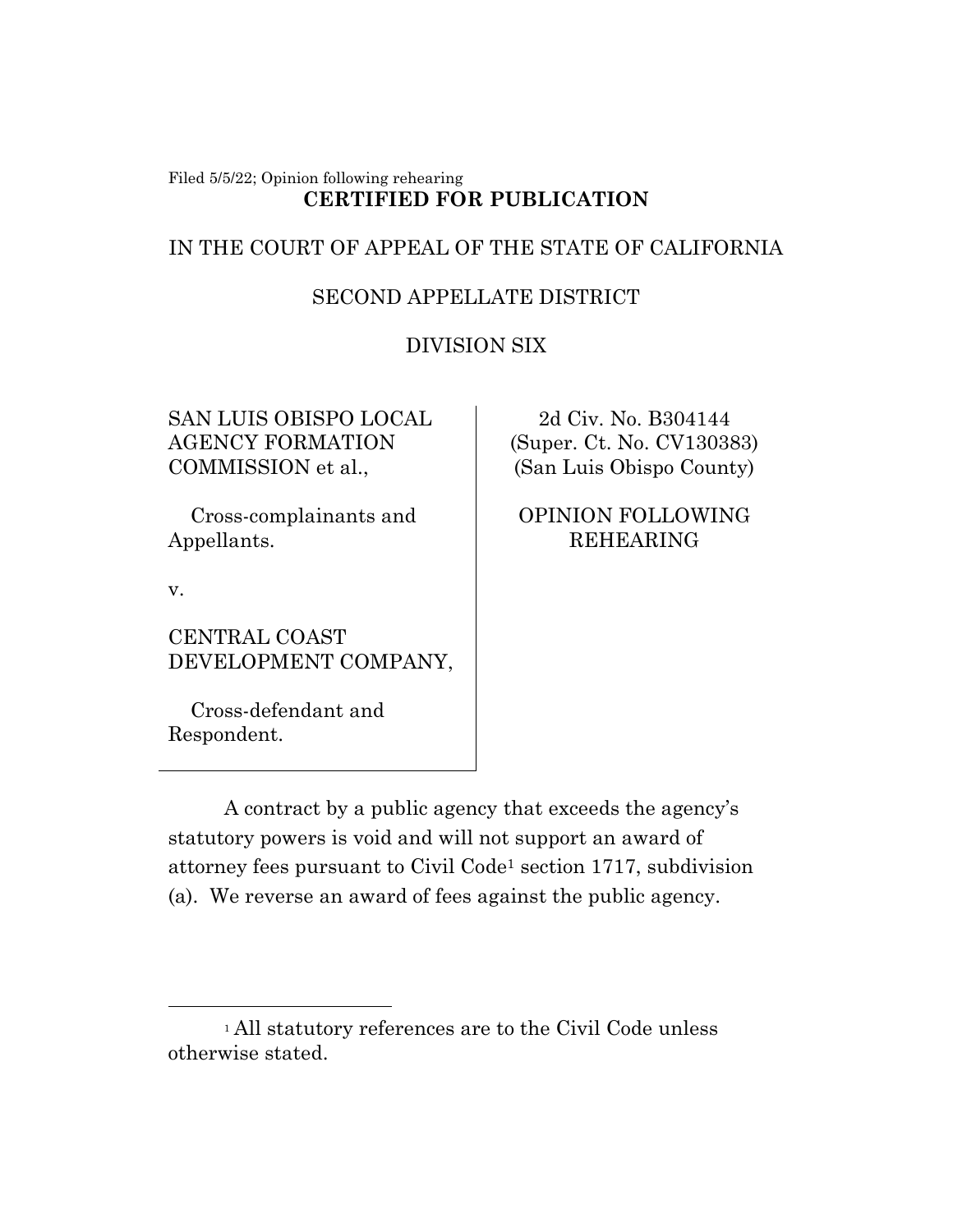### FACTS

#### I

### *LAFCO I*

Central Coast Development Company (Central Coast) owns a 154-acre parcel of property within the sphere of influence of the City of Pismo Beach (City).<sup>2</sup> Central Coast wishes to construct 252 single-family residences and 60 senior housing units on the parcel. The City approved Central Coast's application for a development permit. The City and Central Coast applied to the San Luis Obispo Local Agency Formation Commission (LAFCO) to annex the property.

The LAFCO application signed by the City and Central Coast contained the following indemnity agreement: "As part of this application, Applicant agrees to defend, indemnify, hold harmless and release the San Luis Obispo Local Agency Formation Commission (LAFCO), its officers, employees, attorneys, or agents from any claim, action or proceeding brought against any of them, the purpose of which is to attack, set aside, void, or annul, in whole or in part, LAFCO's action on the proposal or on the environmental documents submitted to or prepared by LAFCO in connection with the proposal. *This indemnification obligation shall include, but not be limited to, damages, costs, expenses, attorneys' fees, and expert witness fees that may be asserted by any person or entity, including the Applicant*, arising out of or in connection with the application. In the event of such indemnification, LAFCO expressly reserves the

<sup>2</sup> City of Pismo Beach is no longer a party to this action. This court dismissed its appeal pursuant to stipulation of the parties on January 3, 2022.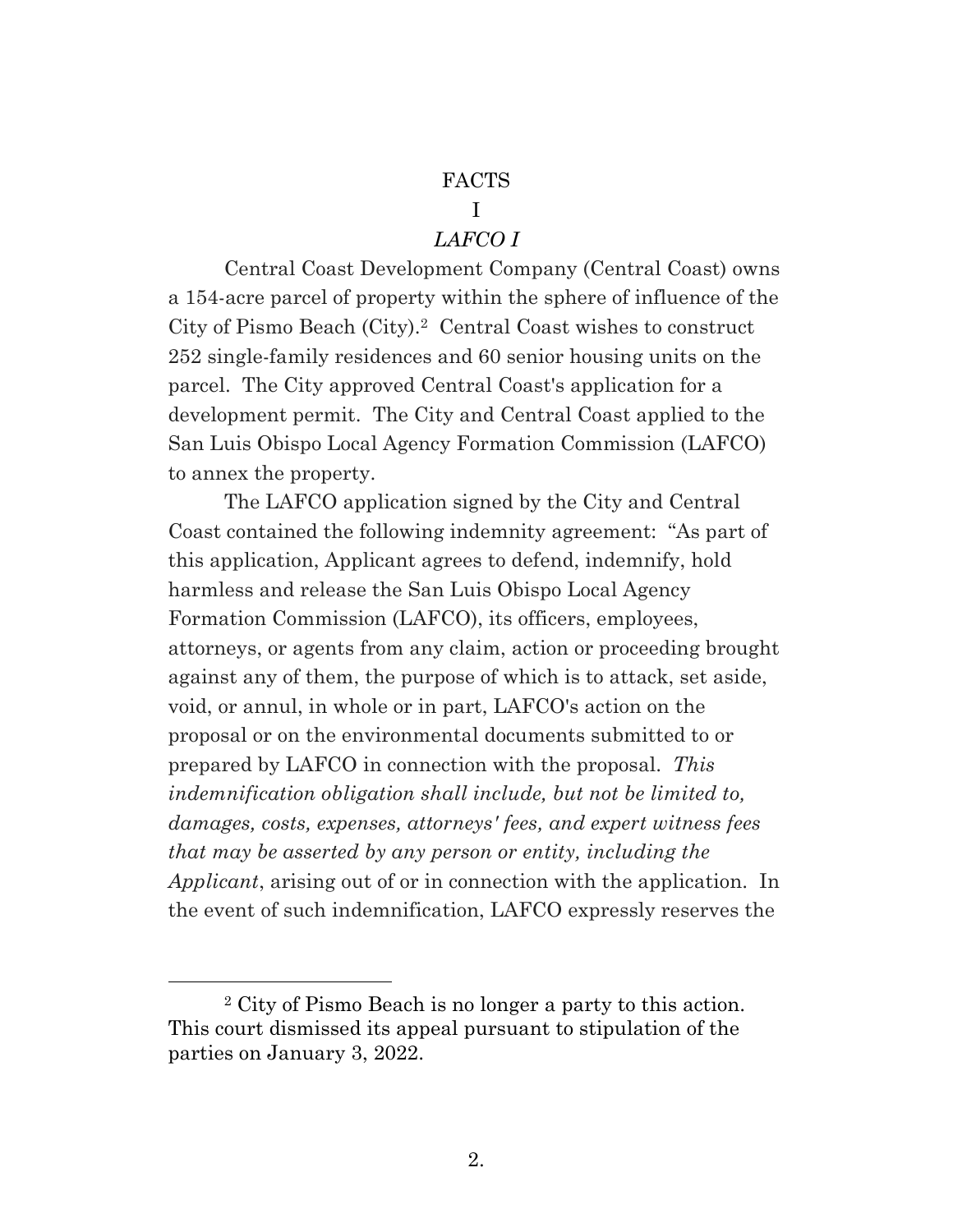right to provide its own defense at the reasonable expense of the Applicant." (Italics added.)

LAFCO denied the annexation application. The City and Central Coast sued LAFCO. LAFCO prevailed and presented a bill to the City and Central Coast for more than \$400,000 in attorney fees and costs. The City and Central Coast refused to pay. The Special District Risk Management Authority (SDRMA), a public entity self-insurance pool, paid for LAFCO's fees and costs.

The City sued Central Coast to recover fees and costs expended in the Central Coast action against LAFCO. LAFCO and SDRMA cross-complained against the City and Central Coast for fees and costs. The cross-complaint was based on the indemnity provision of the annexation application.

The trial court granted the City and Central Coast's judgment on the pleadings against LAFCO and SDRMA (collectively LAFCO). The court denied LAFCO's request for leave to amend its pleadings. LAFCO appealed.

We affirmed in *San Luis Obispo Local Agency Formation Com. v. City of Pismo Beach* (2021) 61 Cal.App.5th 595 (*LAFCO I*). We determined that the indemnity agreement was not supported by consideration and that LAFCO has no statutory authority to impose an indemnity agreement as a condition of LAFCO's statutory duty to consider Central Coast's application.

## *LAFCO II*

While the appeal in *LAFCO I* was pending, the City and Central Coast moved for attorney fees based on section 1717. The trial court granted the motion. The court awarded \$172,850 to the City and \$428,864 to Central Coast. LAFCO again appeals (*LAFCO II*).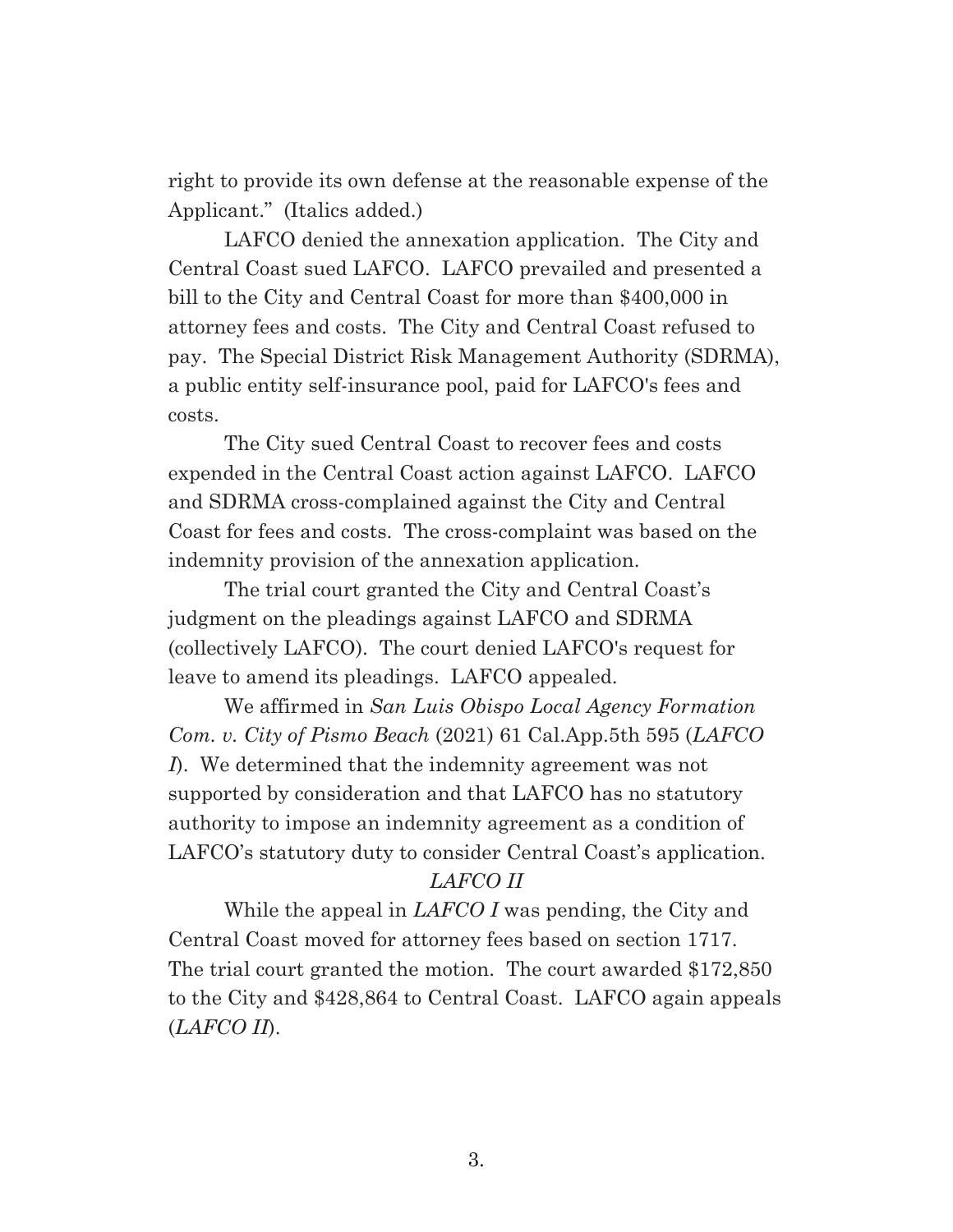#### DISCUSSION

#### I

#### *Section 1717 Does Not Apply*

LAFCO contends the indemnity agreement is void as an illegal and ultra vires contract. <sup>3</sup> LAFCO asserts section 1717 does not apply to such a contract.

Section 1717, subdivision (a) provides: "In any action on a contract, where the contract specifically provides that attorney's fees and costs, which are incurred to enforce that contract, shall be awarded either to one of the parties or to the prevailing party, then the party who is determined to be the party prevailing on the contract, whether he or she is the party specified in the contract or not, shall be entitled to reasonable attorney's fees in addition to other costs."

LAFCO argues our opinion in *LAFCO I* determined that the indemnity agreement was an illegal contract. It cites *Geffen v. Moss* (1975) 53 Cal.App.3d 215, 227, for the principle that where a contract is illegal, it is void, a right to attorney fees created by the contract is unenforceable, and section 1717 does not apply. (See also *Bovard v. American Horse Enterprises, Inc.* (1988) 201 Cal.App.3d 832, 843 [citing *Geffen*].)

Central Coast replies that the contract is not illegal and our opinion in *LAFCO I* does not say that it is. Central Coast relies on a line of cases that state a contract is illegal where the object of the contract is unlawful. (Citing, e.g., *McIntosh v. Mills*

<sup>3</sup> Central Coast contends LAFCO has waived the argument by not raising it in the trial court. But the question is one of law that we can consider for the first time on appeal. (*Sanchez v. Truck Ins. Exchange* (1994) 21 Cal.App.4th 1778, 1787 [a party may raise for the first time on appeal a pure question of law which is presented by undisputed facts].)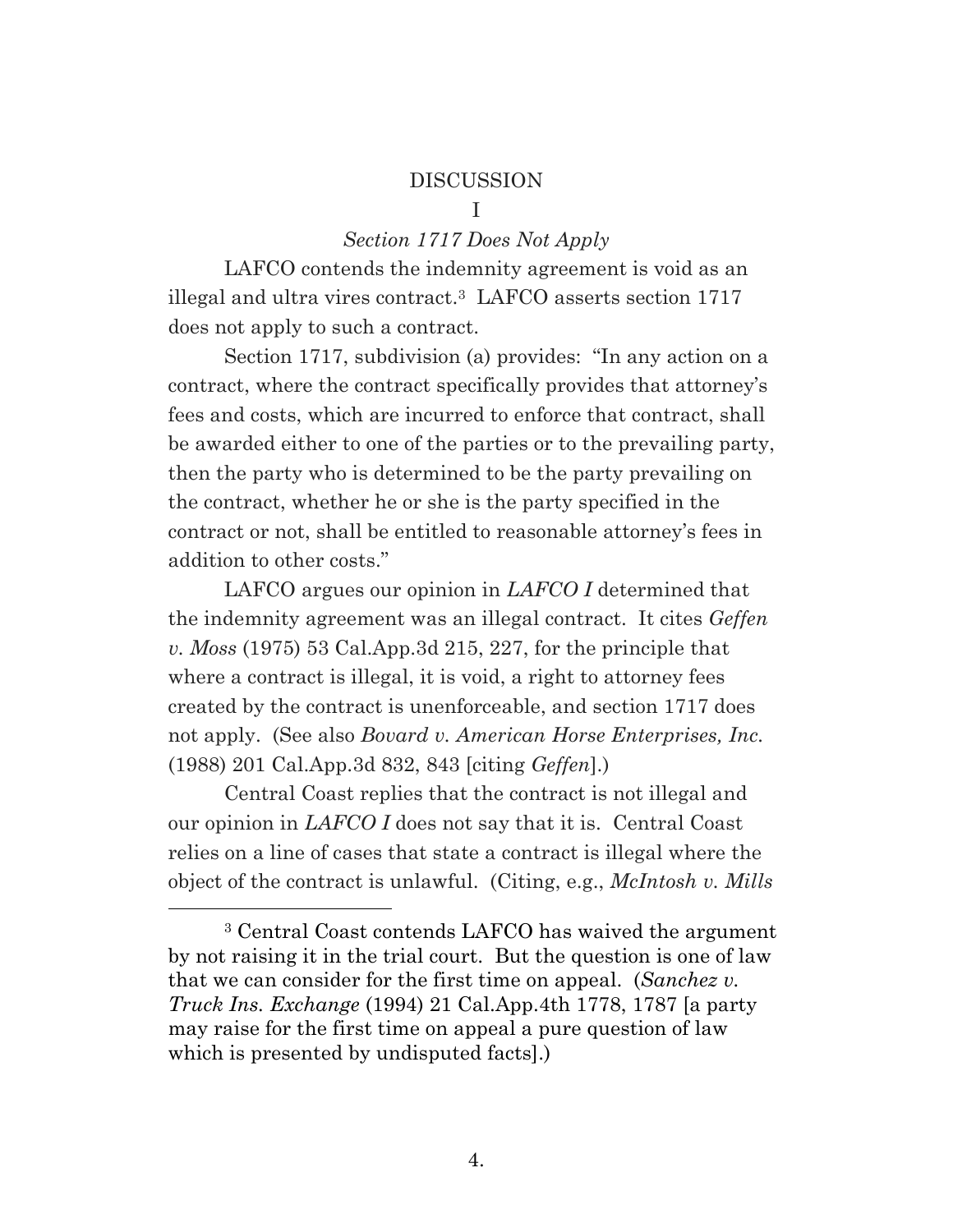(2004) 121 Cal.App.4th 333, 346.) Central Coast argues the object of the contract involved here, an indemnity agreement, is not unlawful.

In *LAFCO I*, we concluded that LAFCO was not authorized by statute to make the indemnity agreement. (*LAFCO I*, *supra*, 61 Cal.App.5th at pp. 600-602.) Where a public agency is not authorized to make an agreement, the agreement is void and the public agency may neither enforce nor be liable on the contract. (*Air Quality Products, Inc. v. The State of California* (1979) 96 Cal.App.3d 340, 349; see 1 Witkin, Summary of Cal. Law (11th ed. 2017) Contracts, § 1011, p. 1053.) It follows that the public agency is not liable for attorney fees based on section 1717. Section 1717 is based on contract. The result should be no different than with contracts that are void for illegality. (See *Geffen v. Moss*, *supra*, 53 Cal.App.3d at p. 227.)

Central Coast's reliance on *California-American Water Co. v. Marina Coast Water Dist.* (2017) 18 Cal.App.5th 571 (*California-American*) is misplaced. Public water agencies entered into a contract with a water utility to collaborate on a project. The contract contained an attorney fee clause. It was later discovered that a board member of one of the public agencies had a conflict of interest. The water utility sued to have the contract declared void under Government Code section 1090. The water utility prevailed and the trial court awarded it attorney fees. The Court of Appeal upheld the award of attorney fees, concluding the contract was not illegal and the award of fees did not violate public policy. The court reasoned that the contract was void due to a conflict of interest and "not whether the contracts involved an illegal enterprise to which the parties could not contractually bind themselves." (*Id.* at p. 580.)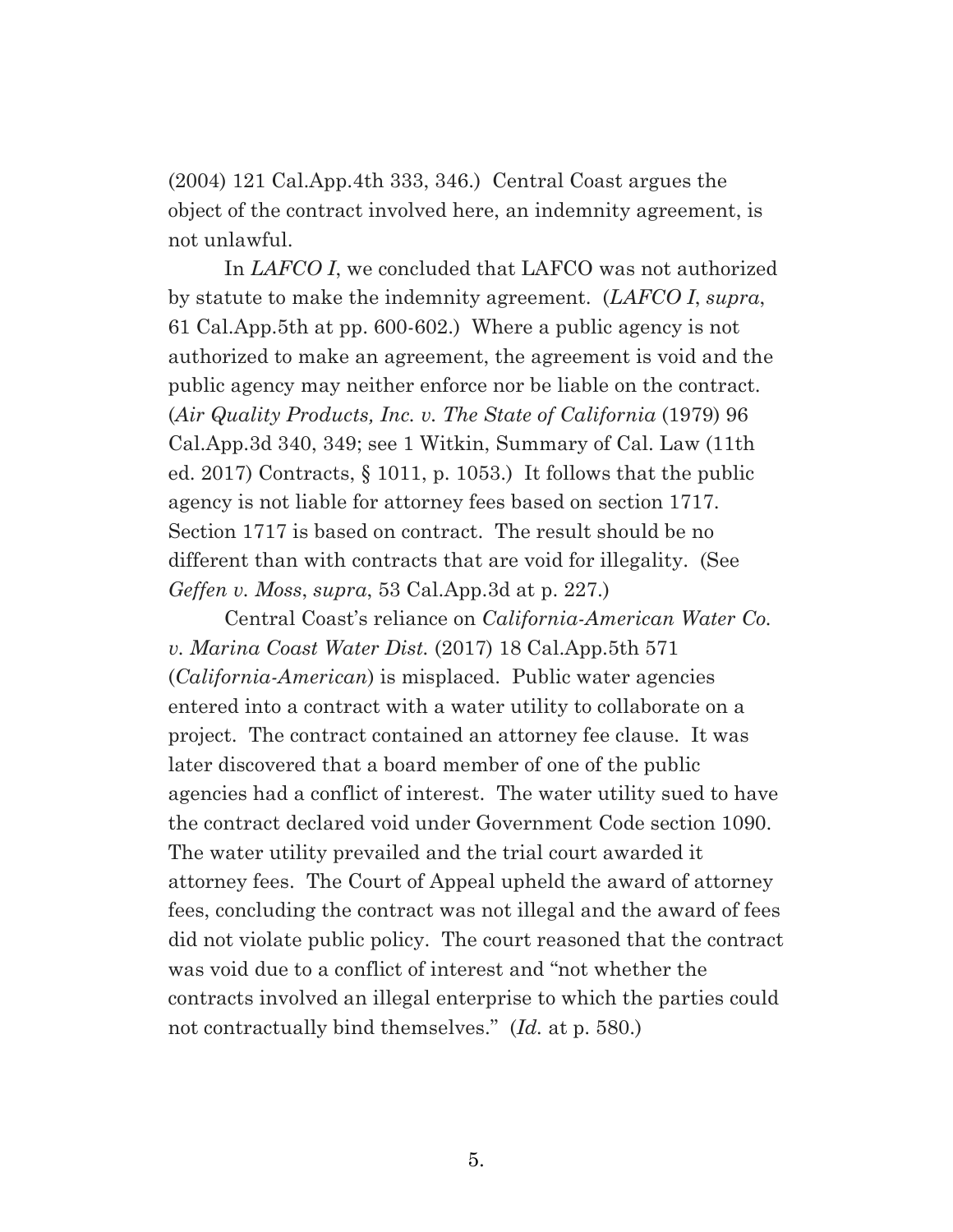But the contract here is more like an illegal contract. The subject matter was beyond the power of LAFCO to legally bind itself or an applicant. Unlike *California-American*, it is not simply a question of the legality of the procedure by which the contract was made. Because it is beyond LAFCO's powers to bind itself or an applicant to the attorney fee agreement at issue here, section 1717 cannot apply.

### II

### *Another Paragraph*

Central Coast points to a different paragraph contained in the same indemnity agreement we considered in *LAFCO I*. The paragraph is:

"I, … Central Coast Dev. Co., the landowner and/or responsible Applicant, agree to pay the actual costs pursuant to the Fee Schedule attached hereto, plus copying charges and related expenses incurred in the processing of this application. I also understand that if payment on any billings prior to final action is not paid within (30) days, I agree that processing of my application will be suspended until payment is received. In the event of default, I agree to pay all costs and expenses incurred by LAFCO in securing the performance of this obligation, including the cost of any suit and reasonable attorney fees."

Central Coast argues *LAFCO I* is not determinative because this paragraph was not an issue in that appeal. But it is simply a different paragraph in the same indemnity agreement we held invalid in *LAFCO I*. It is obvious that the same rule applies. LAFCO had no more authority to require the attorney fee clause in the instant paragraph as a condition of considering Central Coast's application than it did in the paragraph we expressly considered in *LAFCO I*.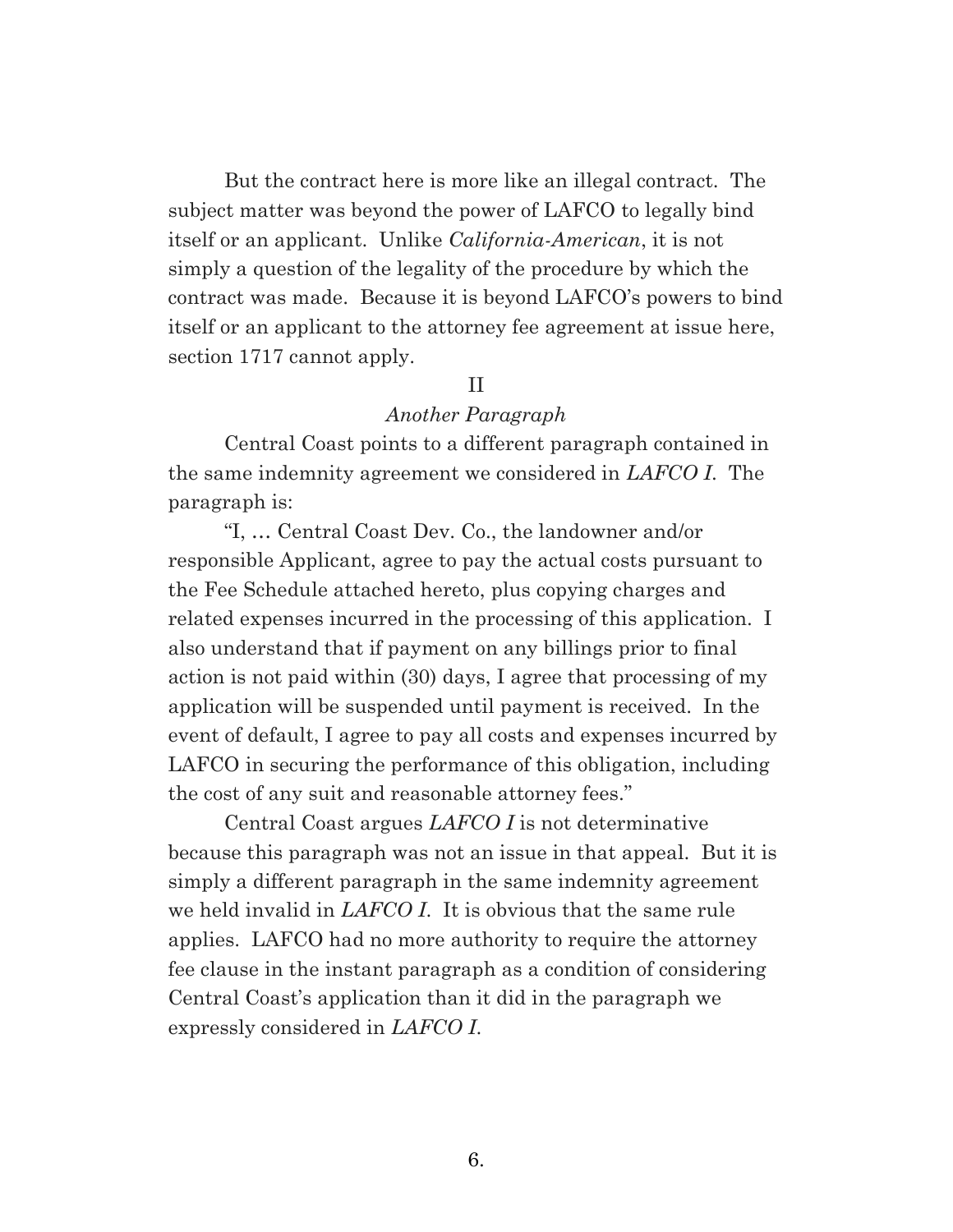Moreover, the instant paragraph concerns fees and charges incurred in the processing of the application. Those fees and charges are authorized by Government Code section 56383. Government Code section 56383 does not include a provision for attorney fees incurred in the collection of such processing fees and charges. In *LAFCO I*, we expressly rejected the argument that the authority to provide for attorney fees could be implied from statutes. (*LAFCO I, supra,* 61 Cal.App.5th at p. 602 [quoting Code of Civil Procedure section 1021, "Except as attorney's fees are specifically provided for by statute," the compensation of attorneys is left to the agreement of the parties].)

LAFCO had no authority to contract for attorney fees. The lack of such authority renders the contract unenforceable against LAFCO. Section 1717 does not apply. (*Air Quality Products, Inc. v. The State of California*, *supra*, 96 Cal.App.3d at p. 349.)

#### III

### *In Pari Delicto Does Not Apply*

Central Coast contends that the doctrine of in pari delicto applies to allow enforcement of the contract.

Central Coast cites *McIntosh* for the principle that the doctrine of in pari delicto allows an illegal contract to be enforced " 'so long as the party seeking its enforcement is less morally blameworthy than the party against whom the contract is being asserted, and there is no overriding public interest to be served by voiding the agreement.' " (*McIntosh v. Mills*, *supra*, 121 Cal.App.4th at p. 347.)

But the doctrine does not apply to unauthorized contracts made by public agencies because there is an overriding public interest to be served by voiding the agreement. The overriding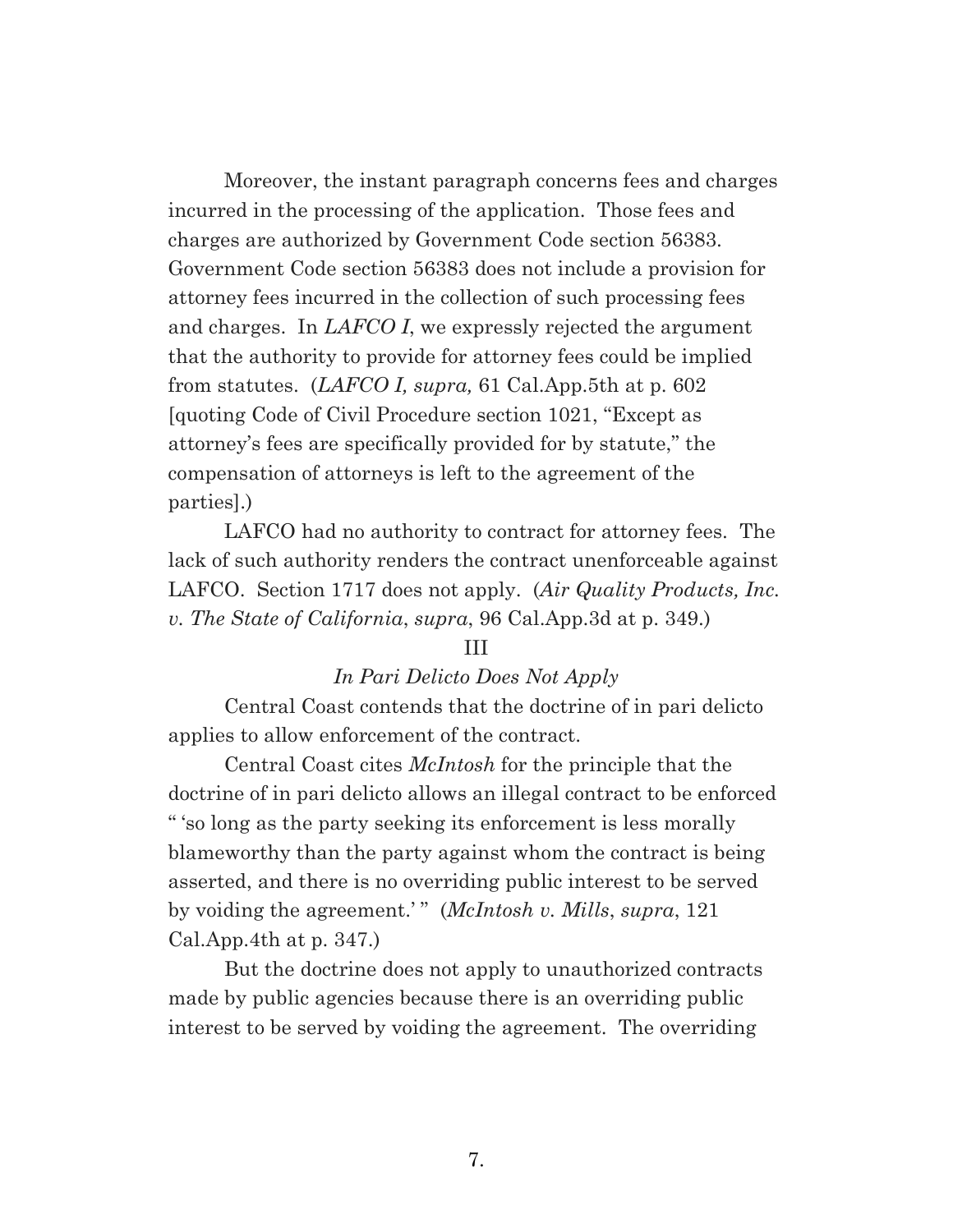public interest is to protect the public fisc. Thus, a party who contracts with public agencies that lack the authority to enter into the contract cannot even collect in quantum meruit for services rendered because of the need to limit a public entity's contractual obligations. (*Katsura v. City of San Buenaventura* (2007) 155 Cal.App.4th 104, 109-110.)

The question of attorney fees arose because Central Coast brought a meritless action against LAFCO. For the same reason that LAFCO could not recover fees because the interpretation of the indemnity agreement lacked merit, so too Central Coast may not recover fees.

### DISPOSITION

The judgment (order) is reversed. Costs on appeal are awarded to appellants.

### CERTIFIED FOR PUBLICATION.

GILBERT, P. J.

We concur:

YEGAN, J.

PERREN, J.